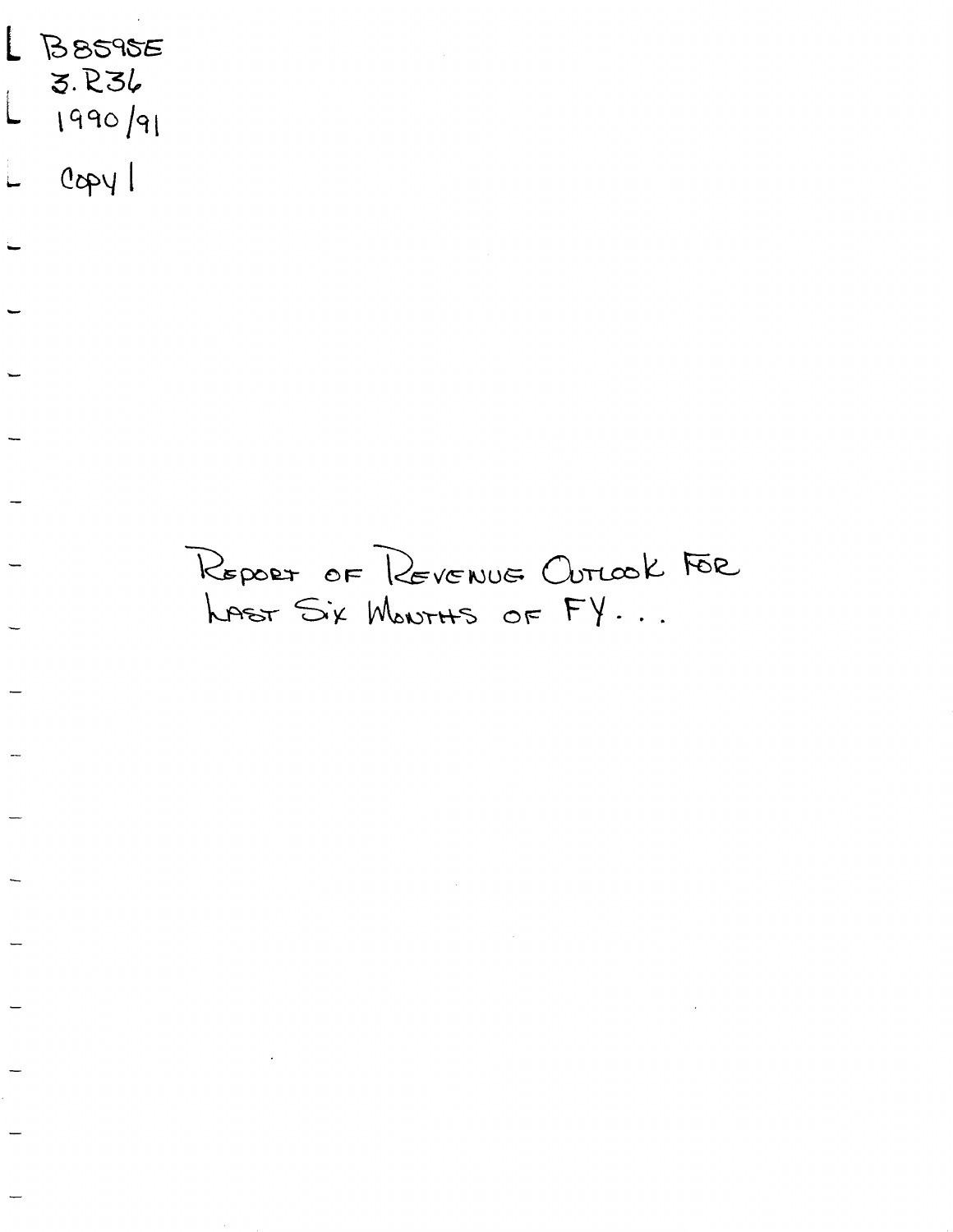$B$  8595 $\epsilon$  $3.836$  $1990/91$  $C_{\gamma\gamma}$ 



S. C. STATE LAW

JAN 1 0 1991

**STATE DEALER LIGHT** 

# STATE OF SOUTH CAROLINA **BOARD OF ECONOMIC ADVISORS**

Walter R. Pettiss, Chairman Andrew J. Crane Thomas E. Snider, Ph.D. S. Hunter Howard, Jr., Ex officio Barbara A. Feinn, Ph.D., Executive Director

Edgar A. Brown Building Suite 535 1205 Pendleton Street Columbia, S. C. 29201 803/734-1510

To: South Carolina Budget and Control Board

Subject: Report of Revenue Outlook for Last Six Months of FY 1990-91

The Board of Economic Advisors is required by Section 11-9-880 of the 1976 South Carolina Code of Laws to provide a synopsis of the revenue outlook for the last six months of the fiscal year on December 31st of each The synopsis for December 31, 1990 is provided herein with year. supporting tables.

The nation's economy has deteriorated since the Board of Economic Advisors Reports of November. Most mainstream economists now expect two or three quarters of decline in Gross National Product rather than one or two quarters beginning with the quarter just ending and an earlier onset than anticipated only two months ago. A recent informal ruling of the DC Dating Committee of the National Bureau of Economic Research, the recognized authority on cyclical turning points, suggests that the recession may have begun in the third quarter of 1990. At some point in the past few months, after 92 months of continued expansion since 1982, the economy took a different, less favorable direction. The Middle East situation with its impact on prices and consumer confidence acted as the catalyst for the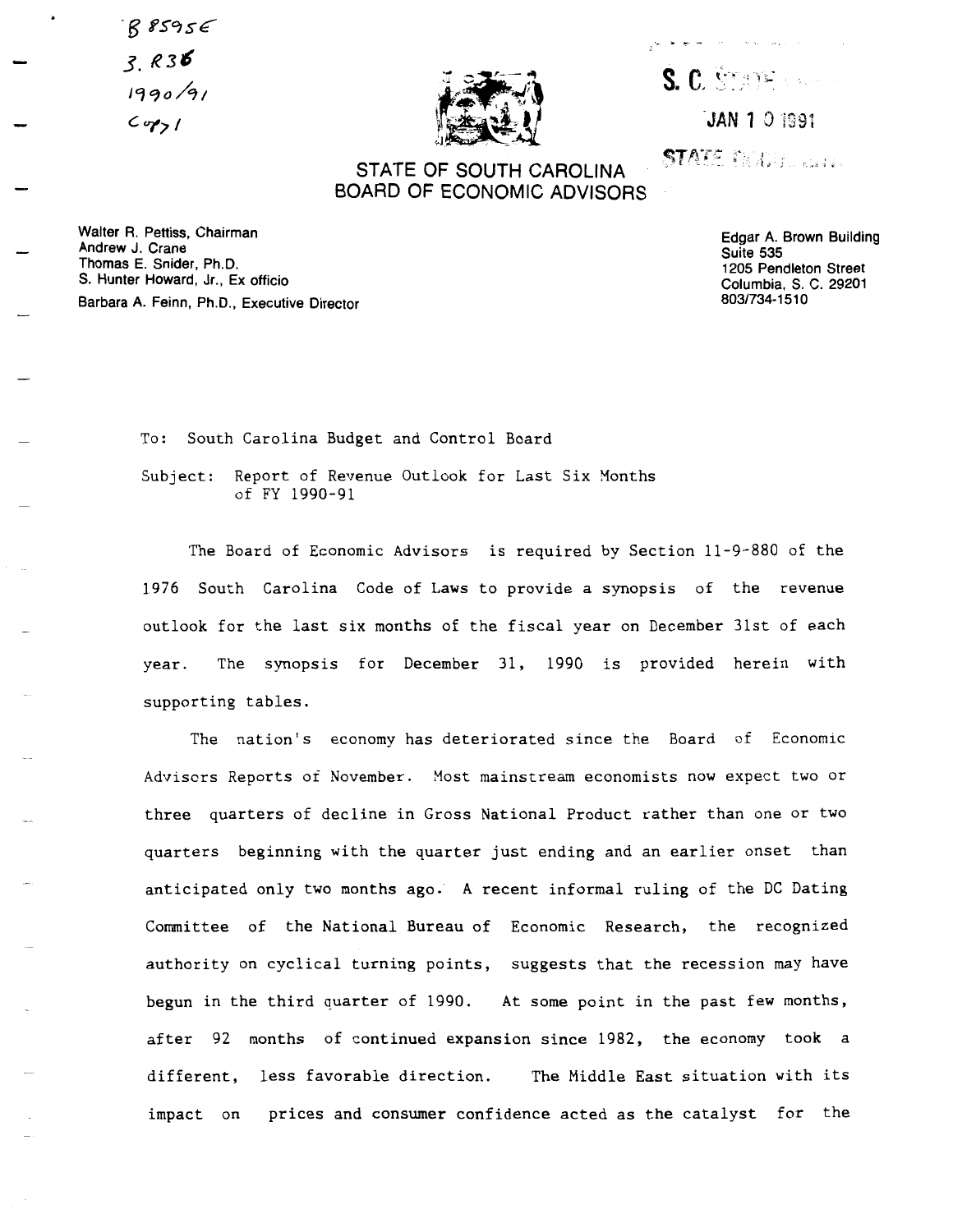change and shift in outlook. Forecasts for real GNP have been revised downward from minimal growth to near zero change for Fiscal Year 1990-91. Forecasts of Consumption, Personal Income and Disposable Income for the fiscal year have all been revised downward by a few tenths of a percentage point. In the other direction, the unemployment rate has been revised upward by a similar amount. Further deterioration in Corporate Profits and Housing is expected to continue. By the recent action taken by the Federal Reserve to ease credit and align official rates with market rates, it seems the Federal Reserve has recognized the extent of the deterioration. The depth, the duration and diffusion of these negative events are the points of difference among forecasters.

With the heavy concentration of manufacturing in South Carolina, and the pattern of the economy of the State historically following that of the nation with variation, it was to be anticipated that the negative trends developing in the U.S. economy would be mirrored in the South Carolina economy. To date, the data do not support this, at least not from the numbers on overall employment. In the U.S., persons employed decreased in July and continued to decline each month through November for a loss of 573,000 jobs. South Carolina, in contrast, has added 28,400 jobs since July with the numbers employed showing postitive change month by month through October, the last period for which State data are available. In October, seasonally adjusted nonagricultural employment in the State increased by 7,000 jobs, or *5.57.* at annual rates, in contrast to a decline in the U.S. of 0.2% in October, and 2.4% in November. The unemployment rate in the U.S. has risen from *5.57.* in July to *5.77.* in October, and *5.97.*  in November. In South Carolina, the unemployment rate dropped from 5.4% in July to 5.27. in October. It would appear that the weakening of the dollar, which increases exports, has been one of the favorable factors in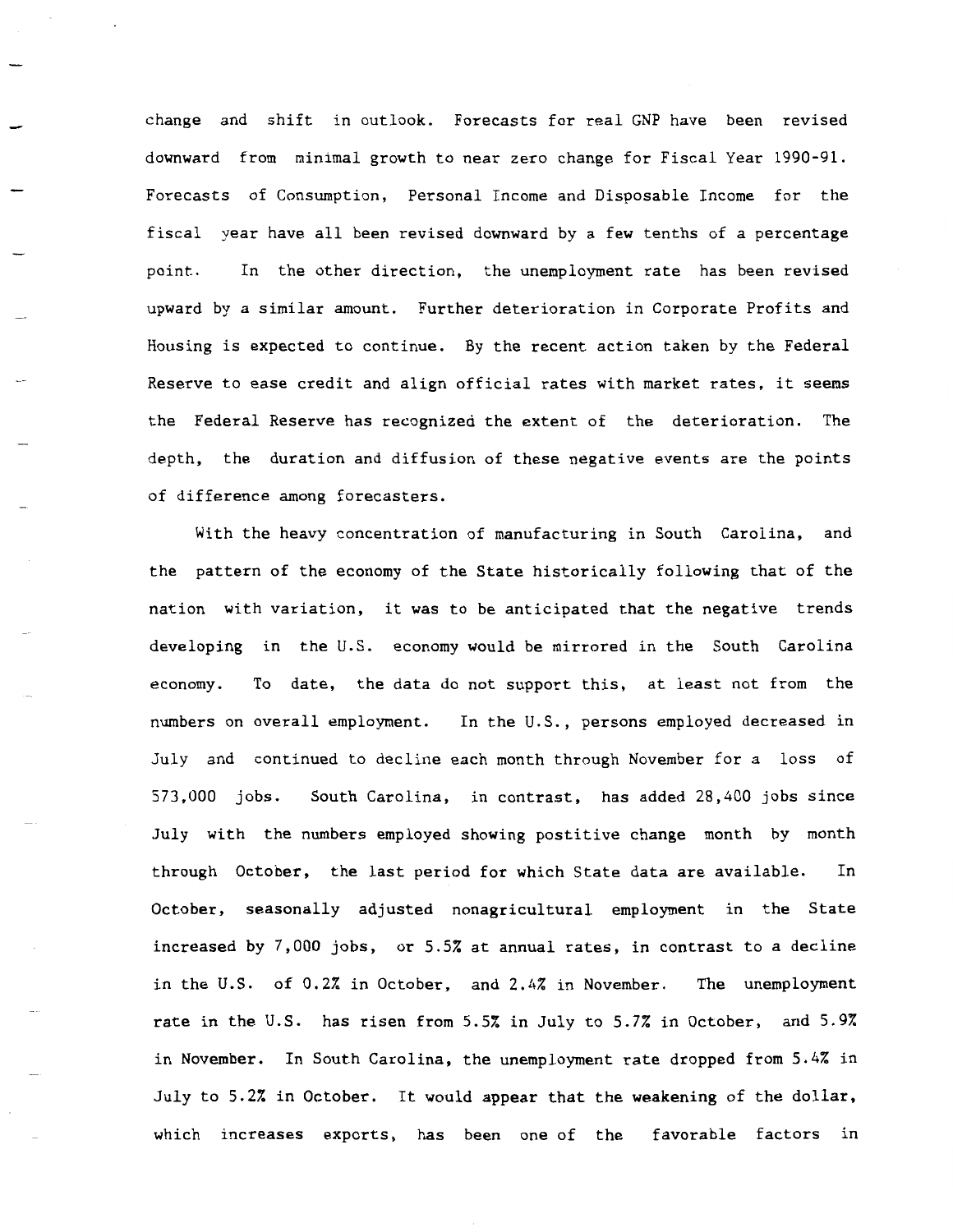supporting the growth and, along with lower interest rates, will continue to provide a comparative lift to the State's economy for the rest of the period.

Revenue results to date reflect these conditions but because of distortions in collections from Hugo, the implications for the remainder of the year are not clear. It has to be assumed that the negative events in the national economy will at some point have their impact on the South Carolina economy with revenues mirroring the weakening. The extent of any weakening over and beyond the forecast made in November will be determined in large measure by the relative strength of holiday retail sales. With the usual one month lag, this information will not be available until February. The dollar amount and number of refunds beginning the first of the year will also be an important determinant in FY 1990-91 revenue collections.

It is the intent of the BEA to review the data as they become available. On February 15, after two more months of data and a clearer indication of trends in the national economy in the fourth quarter of 1990 and an evaluation of the performance of the South Carolina economy, an assessment of revenues for the remainder of the fiscal year in relation to the estimate will be made. Until that time, with the uncertainties that abound and with the information at hand, the Board of Economic Advisors sees inadequate basis for change in the revised estimate of \$3510.3 million for Fiscal Year 1990-91 made November 9.

Board of Economic Advisors

W.R.P.

December 31, 1990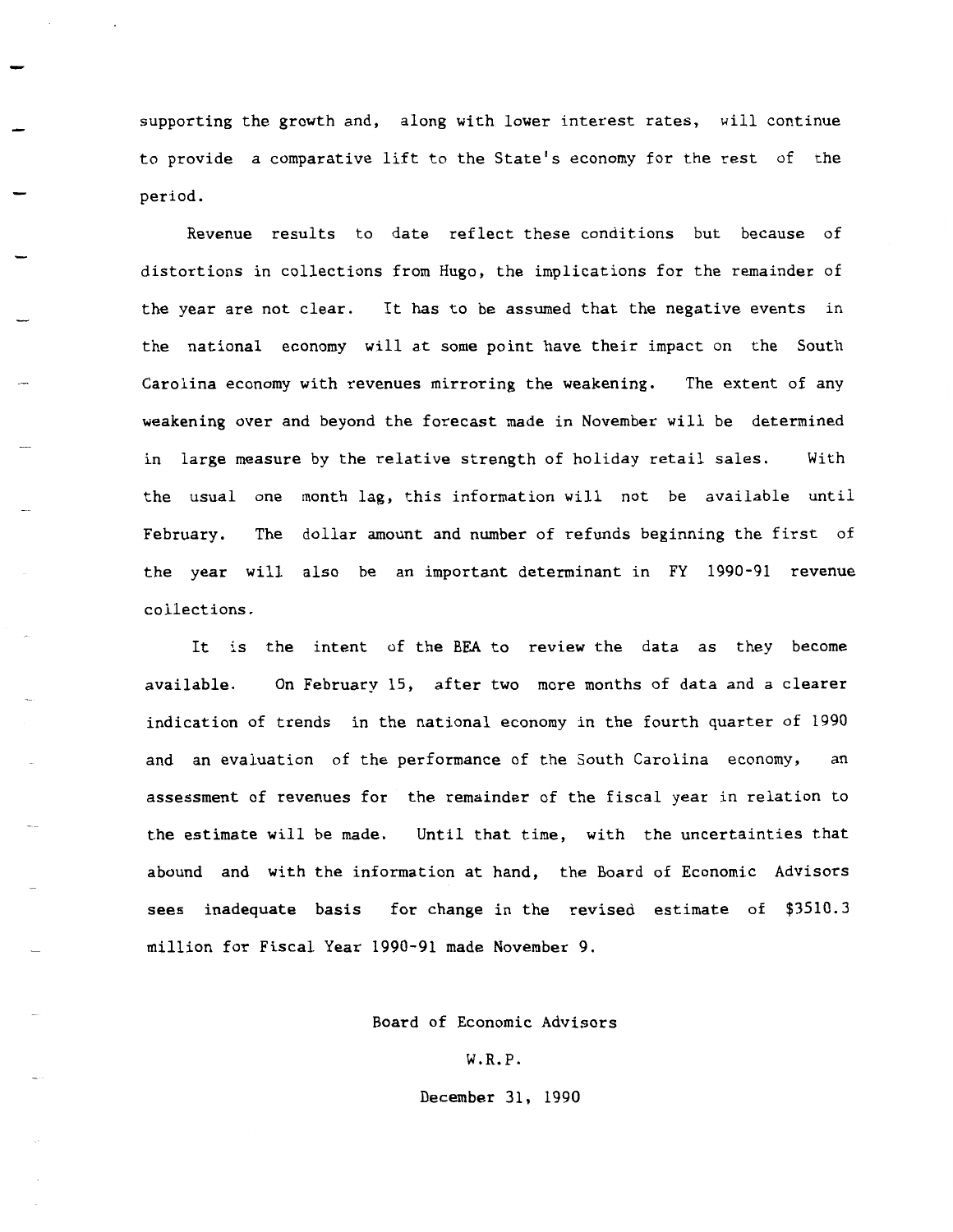#### TABLE I GENERAL FUND REVENUES FORECAST FISCAL YEARS 1990-91 AND 1991-92 (In Millions of Dollars)

|                                                                                                                     |        | BEA<br>11/9/90<br>REVISED $11/1/90$<br>ACTUAL ESTIMATE ESTIMATE<br>FY 1989-90 FY 1990-91 FY 1991-92 | <b>BEA</b>                |
|---------------------------------------------------------------------------------------------------------------------|--------|-----------------------------------------------------------------------------------------------------|---------------------------|
| TOTAL GENERAL FUND (1)                                                                                              |        | 3294.8 3510.3 3654.0                                                                                |                           |
| Total Regular Sources (1)                                                                                           |        | 3252.8 3464.7                                                                                       | 3607.5                    |
| Sales Tax $(1)$                                                                                                     |        | $1155.8$ $1224.2$                                                                                   | 1283.5                    |
| Individual Income Tax                                                                                               | 1380.2 | 1491.0                                                                                              | 1587.0                    |
| Corporation Income Tax                                                                                              |        | 140.9 150.0 145.0                                                                                   |                           |
| All Other                                                                                                           |        | 575.9 599.5 592.0                                                                                   |                           |
| Miscellaneous Sources                                                                                               |        | 42.0 45.6 46.5                                                                                      |                           |
| Education Improvement Fund $301.362$ $306.050 * 320.875 *$<br>Interest on Education Improvement Fund 2.110<br>TOTAL |        | 1.900<br>303.472 307.950 322.775                                                                    | 1.900                     |
|                                                                                                                     |        |                                                                                                     | RATES OF CHANGE**         |
| TOTAL GENERAL FUND                                                                                                  |        |                                                                                                     | $6.5%$ $4.1%$             |
| Total Regular Sources                                                                                               |        | 6.5                                                                                                 | 4.1                       |
| Sales Tax                                                                                                           |        |                                                                                                     | 5.9<br>4.8                |
| Individual Income Tax                                                                                               |        |                                                                                                     | 8.0 6.4                   |
| Corporation Income Tax                                                                                              |        | 6.5                                                                                                 | $-3.3$                    |
| All Other                                                                                                           |        | 4.1                                                                                                 | $-1.2$                    |
| Miscellaneous Sources<br>_____________________                                                                      |        |                                                                                                     | $8.7$ 2.0                 |
| Education Improvement Fund<br>Interest on Education Improvement Fund<br><b>TOTAL</b>                                |        | $-10.0$<br>1.5                                                                                      | $1.6$ $4.8$<br>0.0<br>4.8 |

(1) Net of Education Improvement Fund.<br>\* One-fifth of total sales tax.

\* One-fifth of total sales tax.<br>\*\* Percent change based on unrous

Percent change based on unrounded figures.

Board of Economic Advisors November 9, 1990

 $\sim$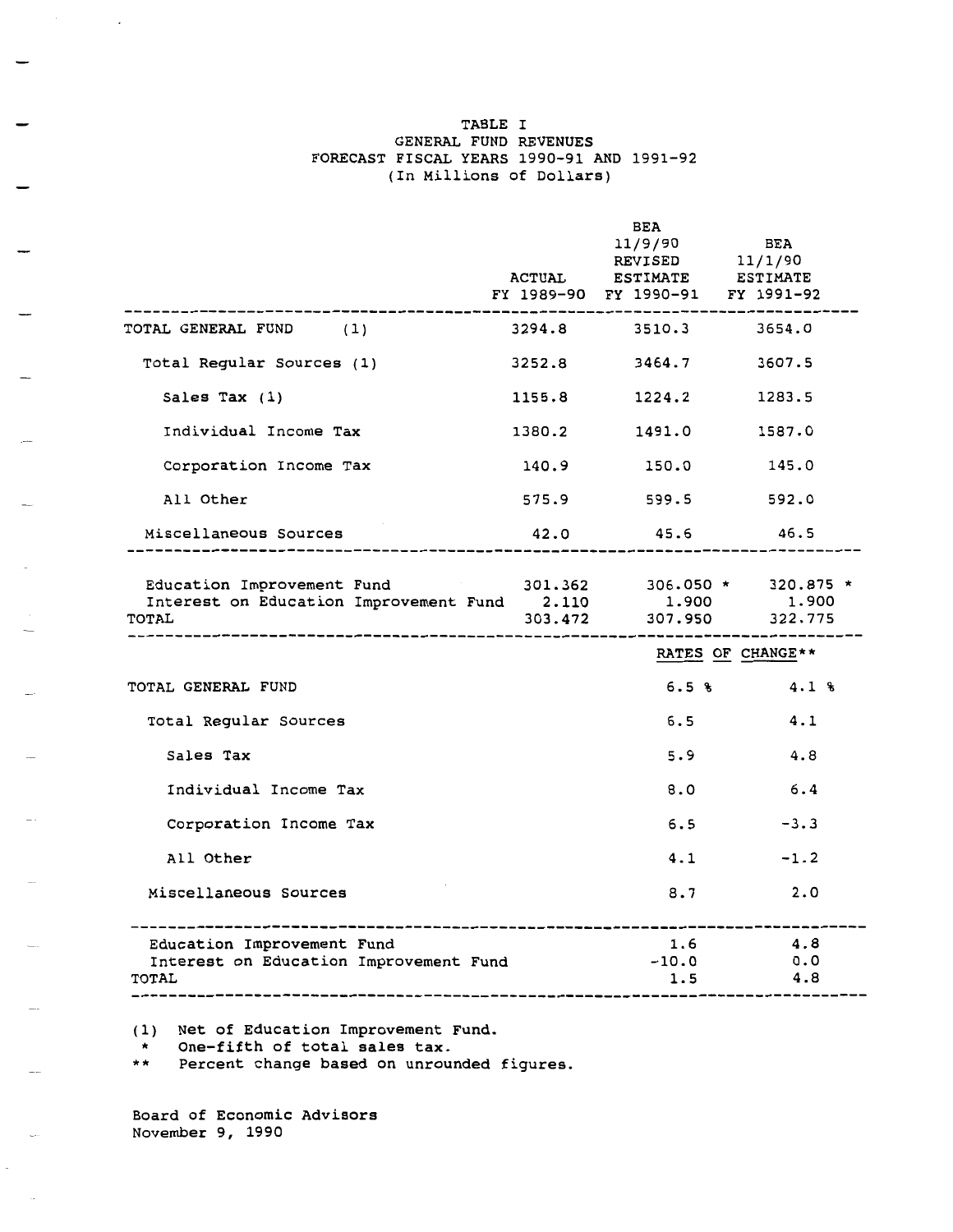#### TABLE II

# REVIEW OF GENERAL FUND REVENUE COLLECTIONS AND STATE INCOME GROWTH

| FISCAL<br><b>YEARS</b> |                                | PERSONAL INCOME<br>AT ANNUAL RATES<br>(MILLIONS OF \$) |           | PERCENT<br>CHANGE<br>PRIOR<br><b>YEAR</b><br><b>QUARTER</b> | CUMULATIVE<br>GENERAL FUND<br><b>REVENUE</b><br>(MILLIONS OF \$) |                            | PERCENT<br><b>CHANGE</b><br>PRIOR<br><b>YEAR</b><br>QUARTER | RATIO OF REVENUE<br>GROWTH TO<br>INCOME GROWTH |
|------------------------|--------------------------------|--------------------------------------------------------|-----------|-------------------------------------------------------------|------------------------------------------------------------------|----------------------------|-------------------------------------------------------------|------------------------------------------------|
|                        |                                |                                                        |           |                                                             |                                                                  |                            |                                                             |                                                |
| $1987 - 88$            |                                |                                                        |           |                                                             |                                                                  |                            |                                                             |                                                |
| 1987:                  | 3                              | 41,606                                                 |           | 8.02                                                        | 726.531                                                          |                            | 9.16                                                        | 1.142                                          |
|                        | 4                              | 42,803                                                 |           | 9.19                                                        | 1,472.082                                                        |                            | 7.92                                                        | 0.862                                          |
| 1988:                  | $1\,$                          | 43,312                                                 |           | 7.97                                                        | 2,127.654                                                        |                            | 6.87                                                        | 0.862                                          |
|                        | $\overline{2}$                 | 44,446                                                 |           | 8.76                                                        | 2,938.379                                                        |                            | 9.12                                                        | 1.041                                          |
|                        |                                |                                                        |           |                                                             |                                                                  |                            |                                                             |                                                |
| 1988-89                |                                |                                                        |           |                                                             |                                                                  |                            |                                                             |                                                |
| 1988:                  | 3                              | 45,241                                                 |           | 8.74                                                        | 781.428                                                          |                            | 8.11                                                        | 0.928                                          |
|                        | 4                              | 45,969                                                 |           | 7.40                                                        | 1,561.795                                                        |                            | 6.09                                                        | 0.823                                          |
| 1989:                  | $\,1$                          | 47,861                                                 |           | 10.50                                                       | 2,290.089                                                        |                            | 7.63                                                        | 0.727                                          |
|                        | $\overline{2}$                 | 48,343                                                 |           | 8.77                                                        | 3,142.455                                                        |                            | 6.95                                                        | 0.792                                          |
|                        |                                |                                                        |           |                                                             |                                                                  |                            |                                                             |                                                |
| 1989-90                |                                |                                                        | ☆         | 0.87                                                        |                                                                  |                            |                                                             | 0.529                                          |
| 1989:                  | 3                              | 45,636<br>49,686                                       | *         | 8.09                                                        | 785.029                                                          | $\mathcal{N}$              | 0.46<br>4.15                                                | 0.513                                          |
| 1990:                  | 4                              | 51,328                                                 | ☆         |                                                             | 1,626.553                                                        | $\sim$                     | 5.22                                                        | 1.721                                          |
|                        | $\mathbf{1}$<br>$\overline{2}$ | 51,947                                                 | $\approx$ | 7.24<br>7.46                                                | 2,409.636<br>3,294.771                                           | $\boldsymbol{\mathcal{R}}$ | 4.85                                                        | .650                                           |
|                        |                                |                                                        |           |                                                             |                                                                  |                            |                                                             |                                                |
| 1990-91                |                                |                                                        |           |                                                             |                                                                  |                            |                                                             |                                                |
| 1990:                  | 3                              | 52,650                                                 |           | 15.37                                                       | 866.215                                                          |                            | 10.34                                                       | 0.673                                          |
|                        | 4                              | 53,125                                                 |           | 6.92                                                        | 1,747.500                                                        |                            | 7.44                                                        | 1.075                                          |
| 1991:                  | $\mathbf{1}$                   | 53,875                                                 |           | 4.96                                                        | 2,569.200                                                        |                            | 6.62                                                        | 1.335                                          |
|                        | 2                              | 54,450                                                 |           | 4.82                                                        | 3,510.323                                                        |                            | 6.54                                                        | 1.357                                          |

\*: Forecasts, Board of Economic Advisors, November 9, 1990.

Board of Economic Advisors December 31, 1990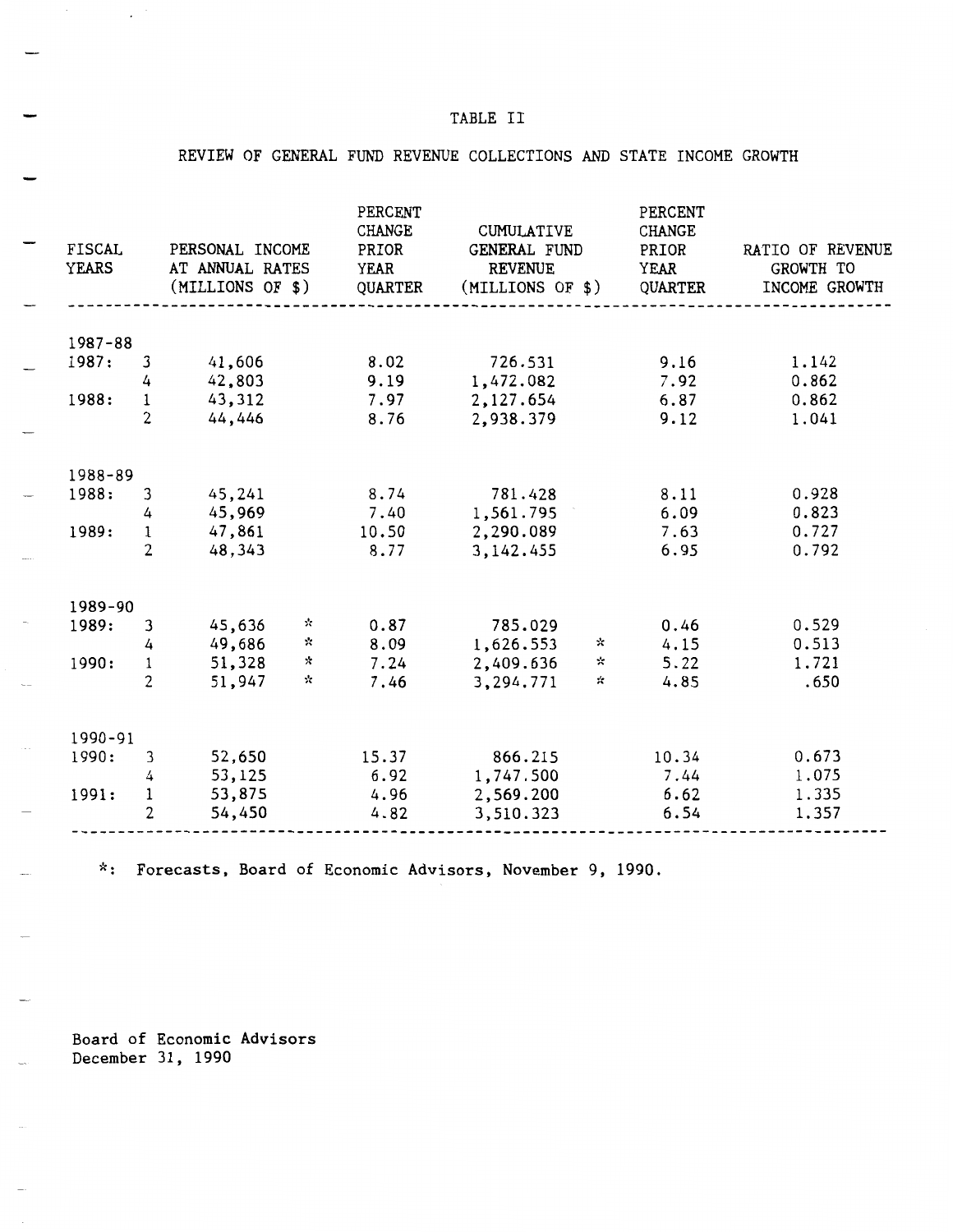## REVENUE FORECASTING PROCEDURES BOARD OF ECONOMIC ADVISORS FISCAL YEARS 1991 and 1992

The procedures and methodology of the Board of Economic Advisors in the preparation of the Revenue Outlook for Fiscal Years 1990-91 and 1991-92 as of December 31, 1990 and January 1, 1991 involved three major stages: 1) providing the economic background and setting at the national and State levels for the revenue forecasts; 2) interpreting recent and historical revenue relationships; and 3) interacting with officials of other states with responsibility for revenue forecasting.

The Board members consulted as in the past with business and financial experts and professional economists for economic intelligence gathering. This included a meeting held on October 26, 1990 in Columbia with the National Advisory Council to the Board of Economic Advisors. Present at the meeting were: J. Board of Economic Advisors. Present at the meeting were: Alfred Broaddus, Jr., Ph.D., Senior Vice President and Director of Research, Federal Reserve Bank of Richmond; James A. Morris, Ph.D., Distinguished Professor of Economics Emeritus, University of South Carolina; Ronald P. Wilder, Ph.D., Chairman, Department of Economics, University of South Carolina; David A. Wyss, Ph.D., Senior Vice President and Research Director, Data Resources, Inc.; and Bruce Yandle, Jr., Ph.D., Alumni Professor of Economics, Clemson University.

The resources of the national forecasting groups by which the SCOPE model and other forecasts are driven, Data Resources, Inc., Evans Economics, Inc., and WEFA, Inc., were available weekly and monthly to Board members and staff. Materials from a<br>variety of sources--international. national and State variety of sources--international, national publications--were also made available to Board members and staff. In addition, there was Board interaction by the Executive Director with numerous outstanding national economists at the 32nd Annual Meeting of the National Association of Business Economists held September 23-27, 1990 in Washington, D.C. and by the Chairman and Executive Director at the November 15, 1990 Economic Forecasting Conference at the Economic Forecasting Center of Georgia State University, Atlanta, Georgia. Further, there was BEA staff representation at the 45th Annual FTA Conference on Revenue Estimating and Tax Research held September 20-0ctober 3, 1990 in San Francisco, california, and at the Economic Outlook Conference, Strom Thurmond Institute, Clemson University, October 18, 1990 and at the 1990 Fall Economic Outlook Conference, Daniel Management Center, University of South Carolina, November 20, 1990.

Board of Economic Advisors December 31, 1990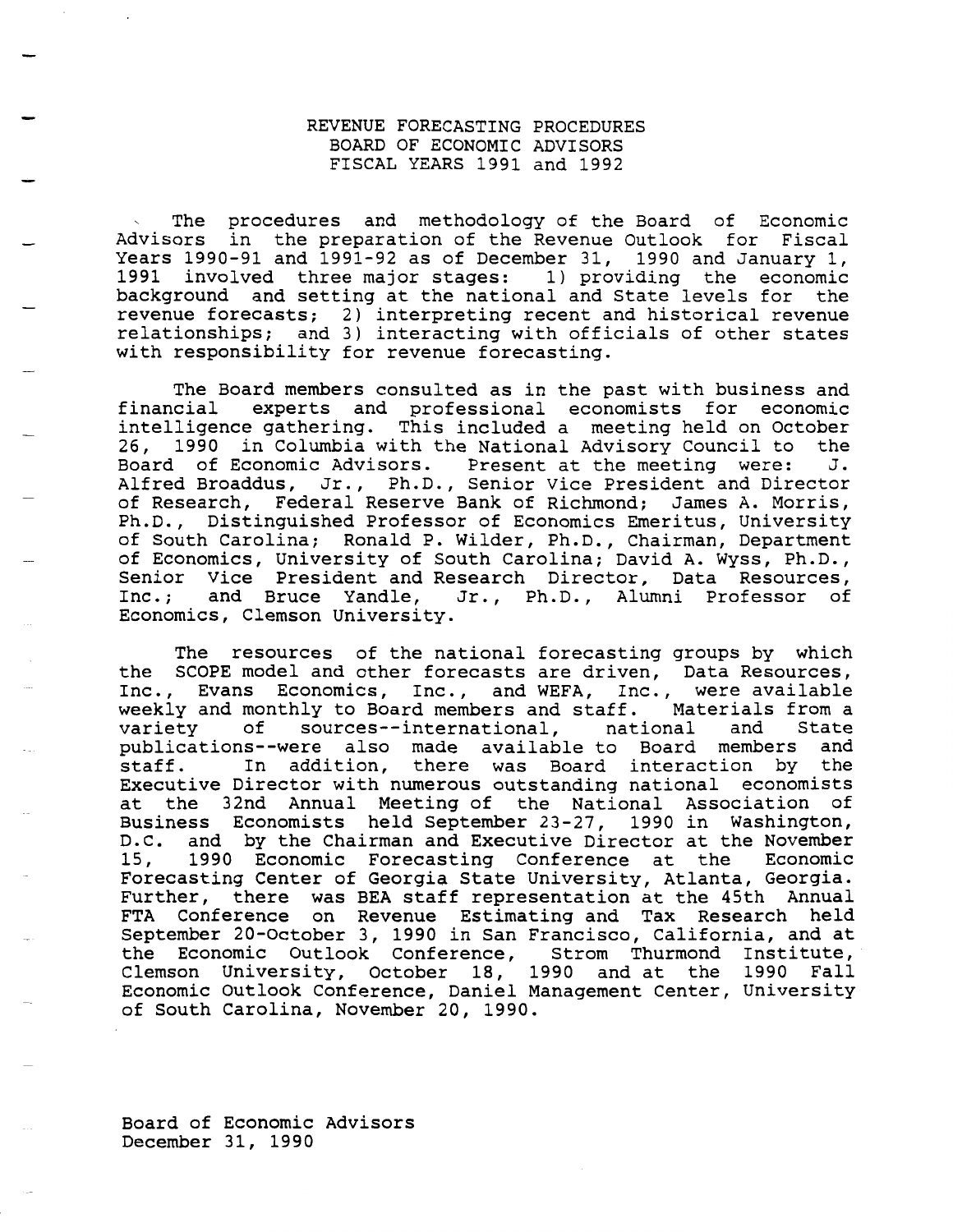#### BRIEF OVERVIEW OF THE SCOPE MODEL

The SCOPE (South Carolina Operations Planning and Evaluation) Model was initiated in 1972 in the Office of Chief Economist (originally in the Governor's office). It was designed and operated as a policy and Governor's office). It was designed and operated as a policy forecasting tool for top level executive, legislative and management decision making. SCOPE is an econometric model designed to reflect the South Carolina economy and to forecast the performance of major economic - variables in the State, particularly tax revenues, employment and income. The model is based on a framework of economic activity in the State relative to national economic activity with approximately 85 exogenous national variables provided by leading national forecasting services such as Data Resources, Inc., the WEFA Group, and Evans Economics, Inc.

The SCOPE core economic model consists of 51 equations, of which 37 are stochastic\* and 14 are identities. SCOPE attempts to reflect the diversity of the South Carolina economy by including 19 industrial sectors of manufacturing and nonmanufacturing employment, and a series of equations for wages, personal income and unemployment.

### Durable Manufacturing Employment

The durable manufacturing employment block consists of ten stochastic equations for the major industries in the State as reported by the South Carolina Employment Security Commission. The employment equations for each - separate industry are expressed as a function of a national consumption expenditure index appropriate for that particular industry, a national industrial production index corresponding to that industry and the national level of employment in that industry. The durable employment forecasts include the following industries: Lumber and Wood Products, Stone, Clay and Glass, Primary and Fabricated Metal Products, Electrical and Nonelectrical Machinery and Other Durables which includes Furniture and Fixtures, Transportation, Instruments and Related Products.

#### Nondurable Manufacturing Employment

The nondurable manufacturing employment block consists of seven stochastic equations for the major nondurable industries in the State. Like the durable block, the employment equation for each industry is expressed as a function of a national consumption index appropriate for that particular industry, a national industrial production index for that particular industry and the national level of employment in that industry. Employment forecasts are available for each of the following nondurable industries: Food and Kindred Products, Textile Mill Products, Apparel, Paper, Printing and Publishing, Chemicals and Other Nondurables, such as - Rubber and Miscellaneous Plastics Products.

Stochastic is defined as a type of modeling for time series analysis explaining future probability from historical experience.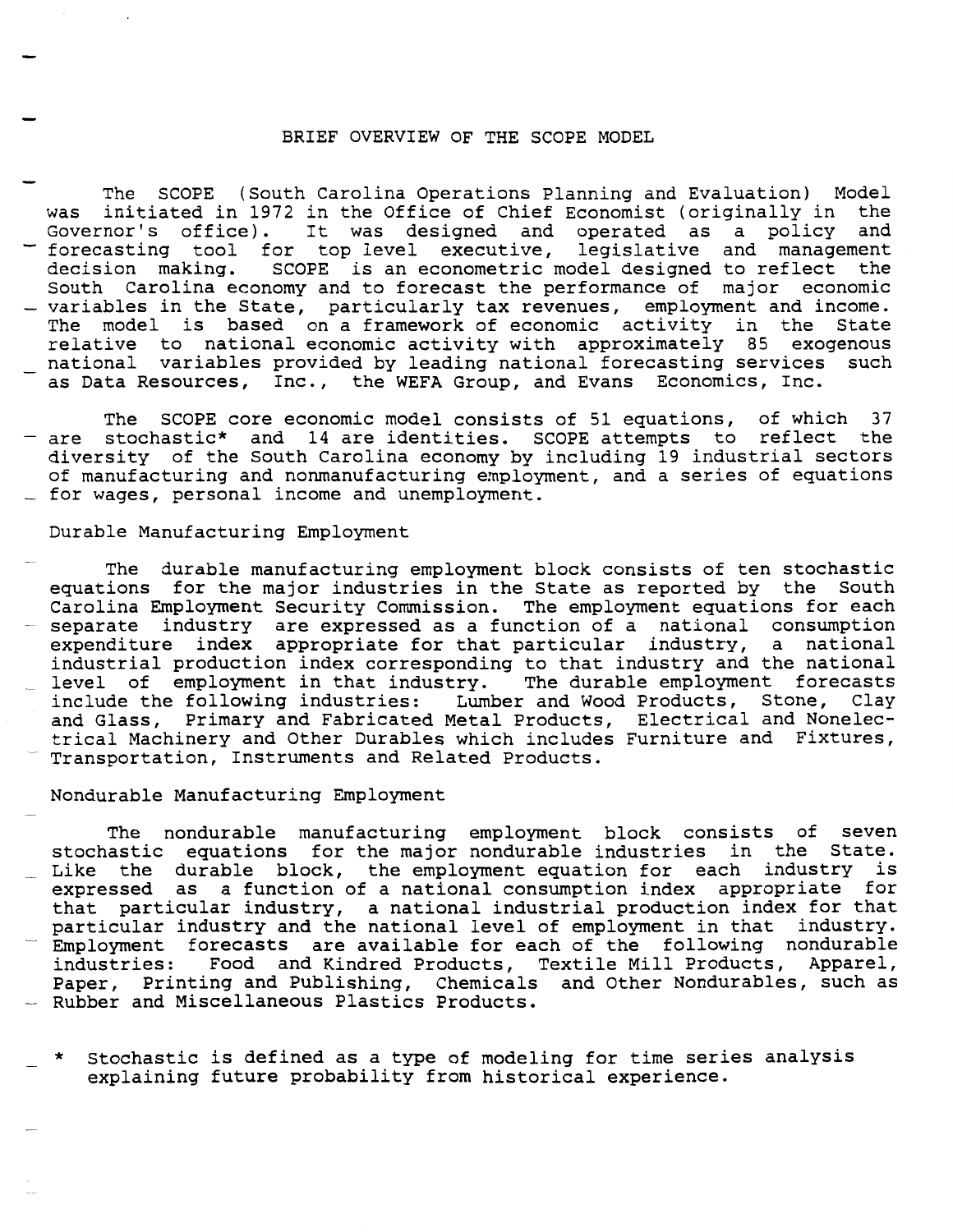#### Nonmanufacturing Employment

The nonmanufacturing employment block is disaggregated into eight stochastic equations: Mining, Construction, Transportation and Public Utilities, Services, Trade, Finance-Insurance-Real Estate, State and Local<br>Government and Federal Government. Employment growth in these industries and Federal Government. Employment growth in these industries is specified as functions of State population, national employment in these industries and national consumption indices.

Personal Income

The personal income block is composed of 12 equations, one equation for the unemployment rate, one equation to adjust for nonresidents, and ten additional equations for each of the ten major components of personal income as published by the Bureau of Economic Analysis, Department of Commerce. These equations are specified as functions of their respective national and State income and employment variables. In addition, equations are estimated for wage and salary disbursements for all major industries and are specified as functions of national wage trends and State employment levels.

#### Revenues

The revenue section of the model is being structured to emphasize four major stochastic Regular Revenue Sources equations: 1) South Carolina corporate income tax, 2) South Carolina individual income taxes, 3) South Carolina retail sales tax, and 4) all other taxes. These equations are individually specified as functions of aggregate employment and income with their respective coefficients and constants. In addition, there are two stochastic equations for taxable sales and refunds.

The core economic model is completed and operative. The equations are currently being respecified to account for major revisions in historical data from the u.s. Department of Commerce. Reformulation and respecification of the revenue model is in progress.

Board of Economic Advisors December 31, 1990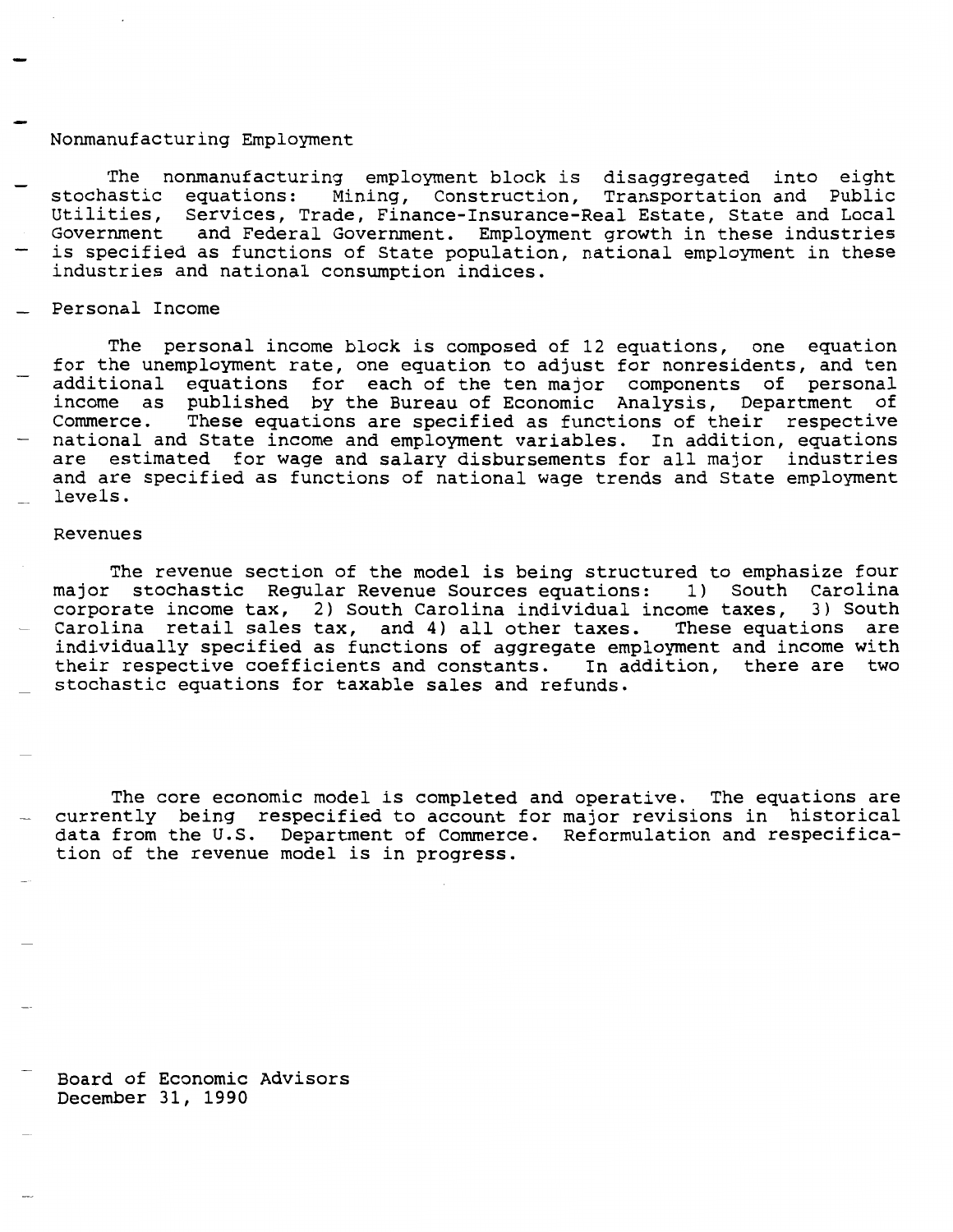# **SCOPE MODEL**

SOUTH CAROLINA OPERATIONS, PLANNING & EVALUATION MODEL

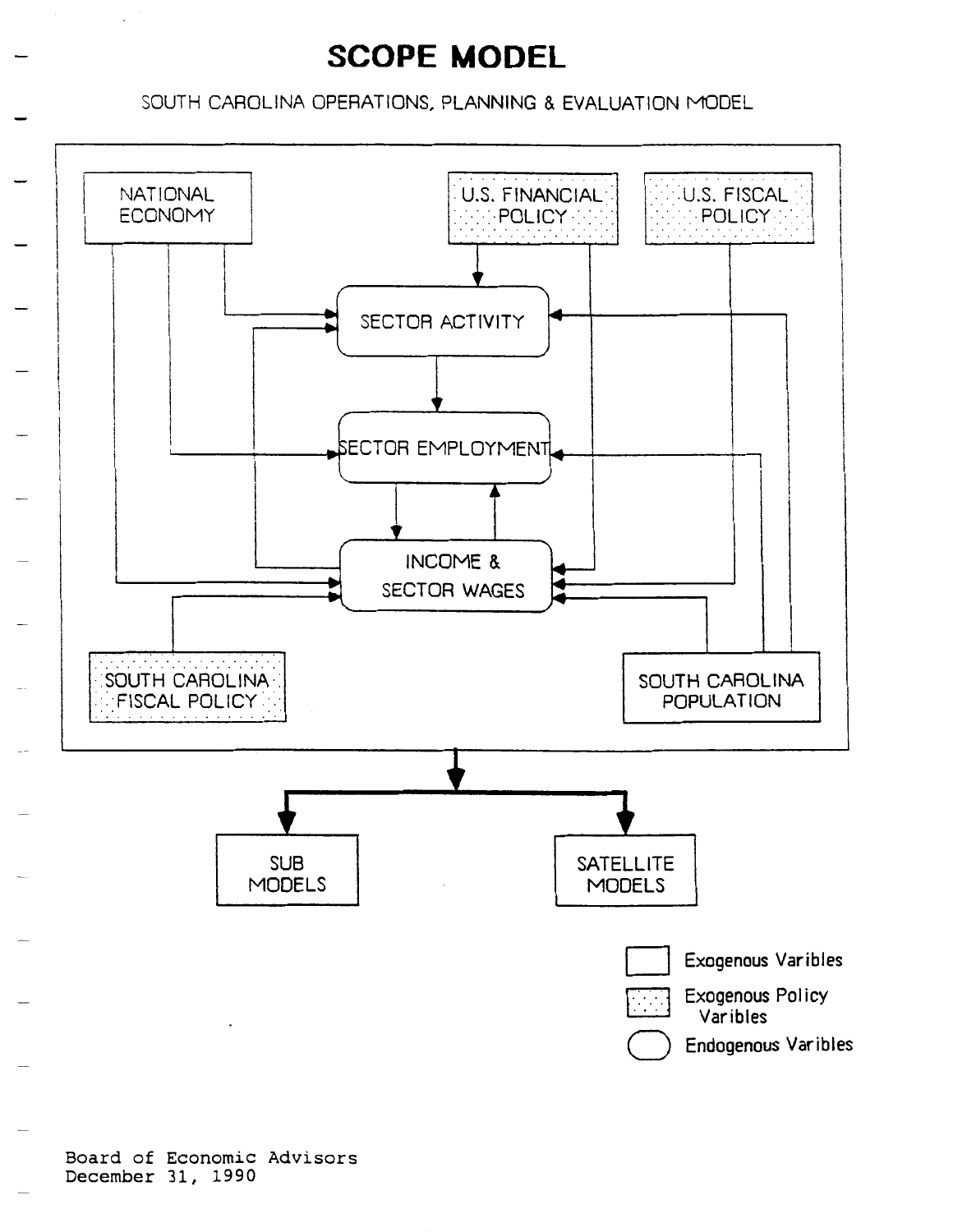

# STATE OF SOUTH CAROLINA BOARD OF ECONOMIC ADVISORS

Walter A. Pettiss, Chairman Andrew J. Crane Thomas E. Snider, Ph.D. S. Hunter Howard, Jr., Ex officio Barbara A. Feinn, Ph.D., Executive Director

Edgar A. Brown Building Suite 535 1205 Pendleton Street Columbia, S. C. 29201 803/734-151 0

REVENUE OUTLOOK - FISCAL YEAR 1991-92

AS OF JANUARY 1, 1991

The Board of Economic Advisors is required by Section 11-9-880 of the 1976 South Carolina Code of Laws to consider adjustments to the official revenue forecast for the 1991-92 fiscal year on January 1, 1991. It has done so. The Board of Economic Advisors accepts the consensus forecast of a turnaround in economic activity from negative to positive in the quarter coinciding with the beginning of Fiscal Year 1991-92 (July, 1991). Thus, the revenue forecast for Fiscal Year 1991-92 can be derived more independently of the previous year than in other periods. Further, while the consensus economic forecast for Fiscal Year 1990-91 has been revised, the timing of the turning point has not changed and remains the beginning of Fiscal Year 1991-92 and provides the basis for the Fiscal Year 1991-92 revenue estimate. Therefore, no adjustment in the forecast of \$3654.0 million made on November 1, 1990 is warranted.

Board of Economic Advisors

W.R.P.

January 1, 1991